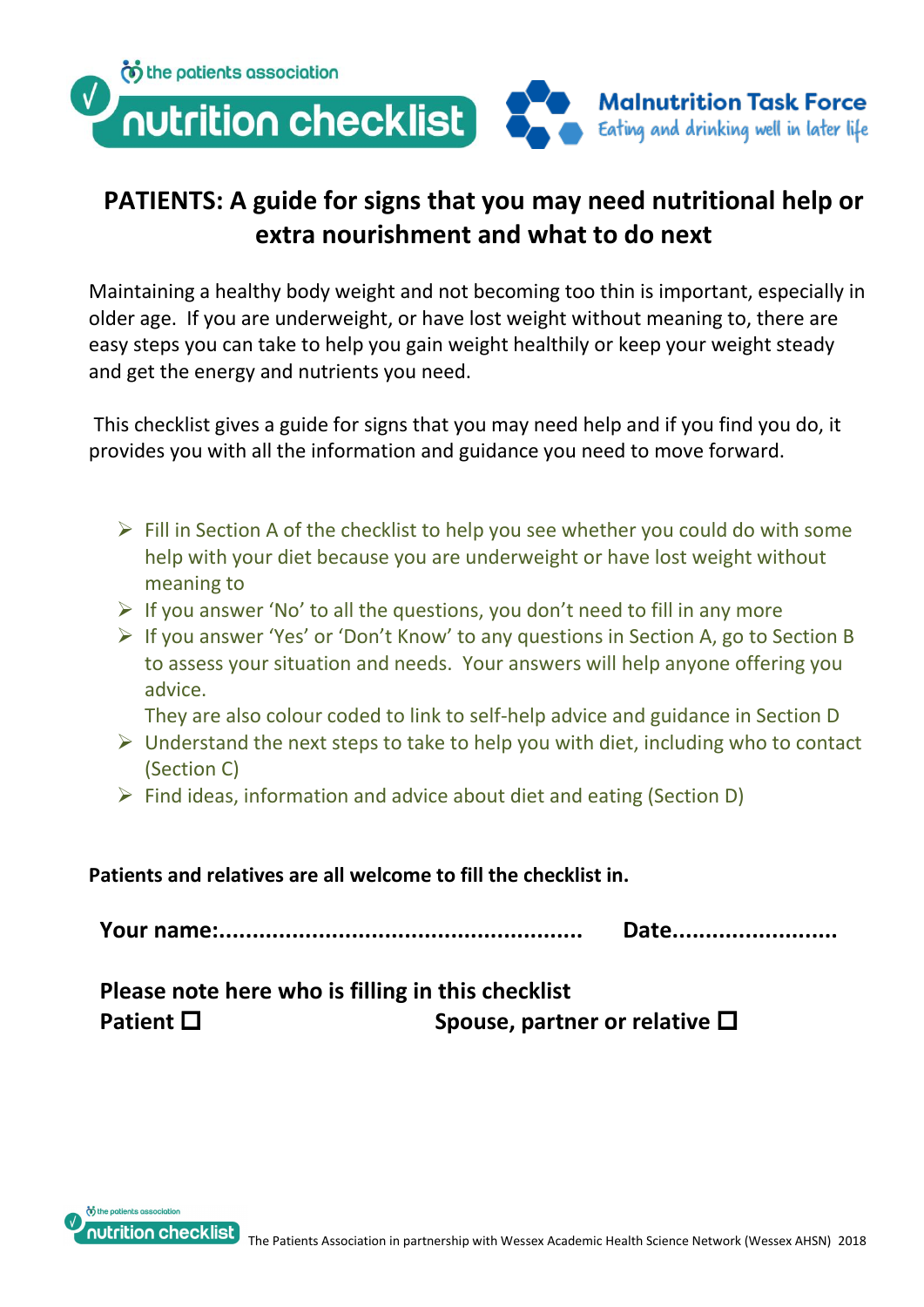## **Section A: initial assessment**

**Please put a tick in the relevant box to indicate your answers throughout the checklist**

## **Signs that you may need help or advice to gain weight or eat differently**

1. Are you or your family concerned that you may be underweight or need nutritional advice?

| Yes $\Box$      | No <sub>1</sub>                                                                  | Don't know $\Box$ |
|-----------------|----------------------------------------------------------------------------------|-------------------|
|                 |                                                                                  |                   |
|                 | 2. Have you lost a lot of weight unintentionally in the past three – six months? |                   |
|                 |                                                                                  |                   |
| No <sub>1</sub> | Don't know $\square$                                                             |                   |
|                 |                                                                                  |                   |

3. Have you noticed that your clothes or rings have become loose recently?

| Yes $\square$ | No <sub>D</sub> | Don't know $\square$ |
|---------------|-----------------|----------------------|
|               |                 |                      |

4. Have you recently found that you have lost your appetite and/or interest in eating?

| Yes $\Box$<br>No <sub>1</sub> | Don't know $\square$ |
|-------------------------------|----------------------|
|-------------------------------|----------------------|

## **Did you answer 'No' to all these questions?**

**There is no need to fill in the rest of this checklist but you may find some of the information in Sections C and D useful.**

**Did you answer 'Yes' or 'Don't know' to one or more questions? Please go to Section B** ➔

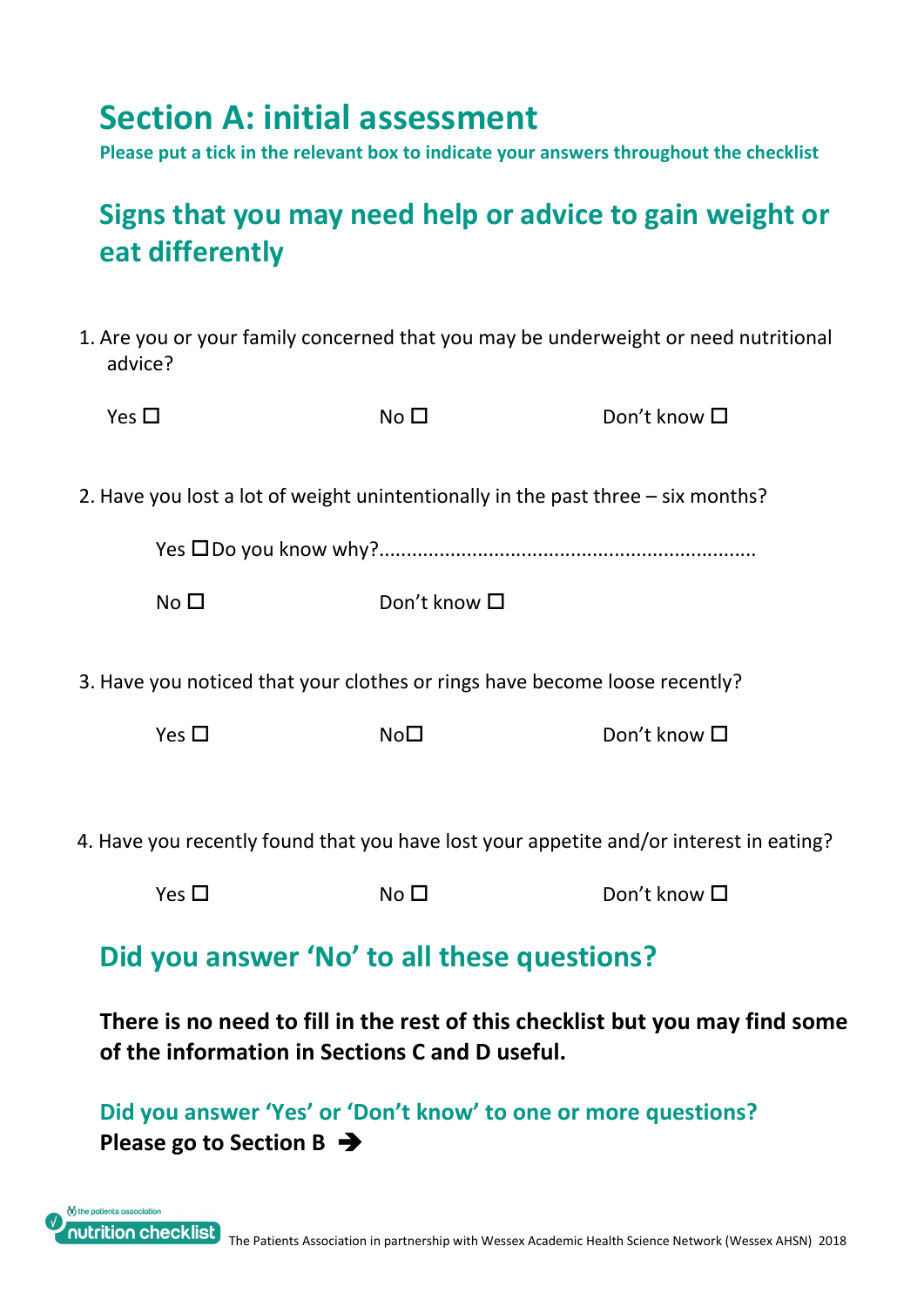## **Section B: Assessing your situation and needs**

Which of the following apply to you? **Please tick all that apply:**

| am having difficulty swallowing<br><b>Eating makes me cough</b><br>am having difficulty chewing food<br>am having difficulty cutting my food<br>am on a special diet or have a condition which impacts on my eating |  |
|---------------------------------------------------------------------------------------------------------------------------------------------------------------------------------------------------------------------|--|
| I do not think I am eating enough of the right foods<br>am unsure what foods I should be eating<br>I have a poorer appetite than before<br>don't really enjoy eating<br>I often feel weak, tired and fatigued       |  |
| I am finding it difficult to drink or drink enough                                                                                                                                                                  |  |
| I live alone<br>am concerned about my ability to shop for food<br>am concerned about my ability to cook meals<br>am concerned about food budgeting                                                                  |  |

#### **Did you tick one or more boxes?**

**Yes - it looks as if you may find some advice about diet useful. We suggest you go to Sections C and D for guidance on what to do next, including seeing a healthcare professional for advice.** ➔

**No -** go to Section D for further information and if you have any concerns, follow the advice in Section C about seeing a healthcare professional.

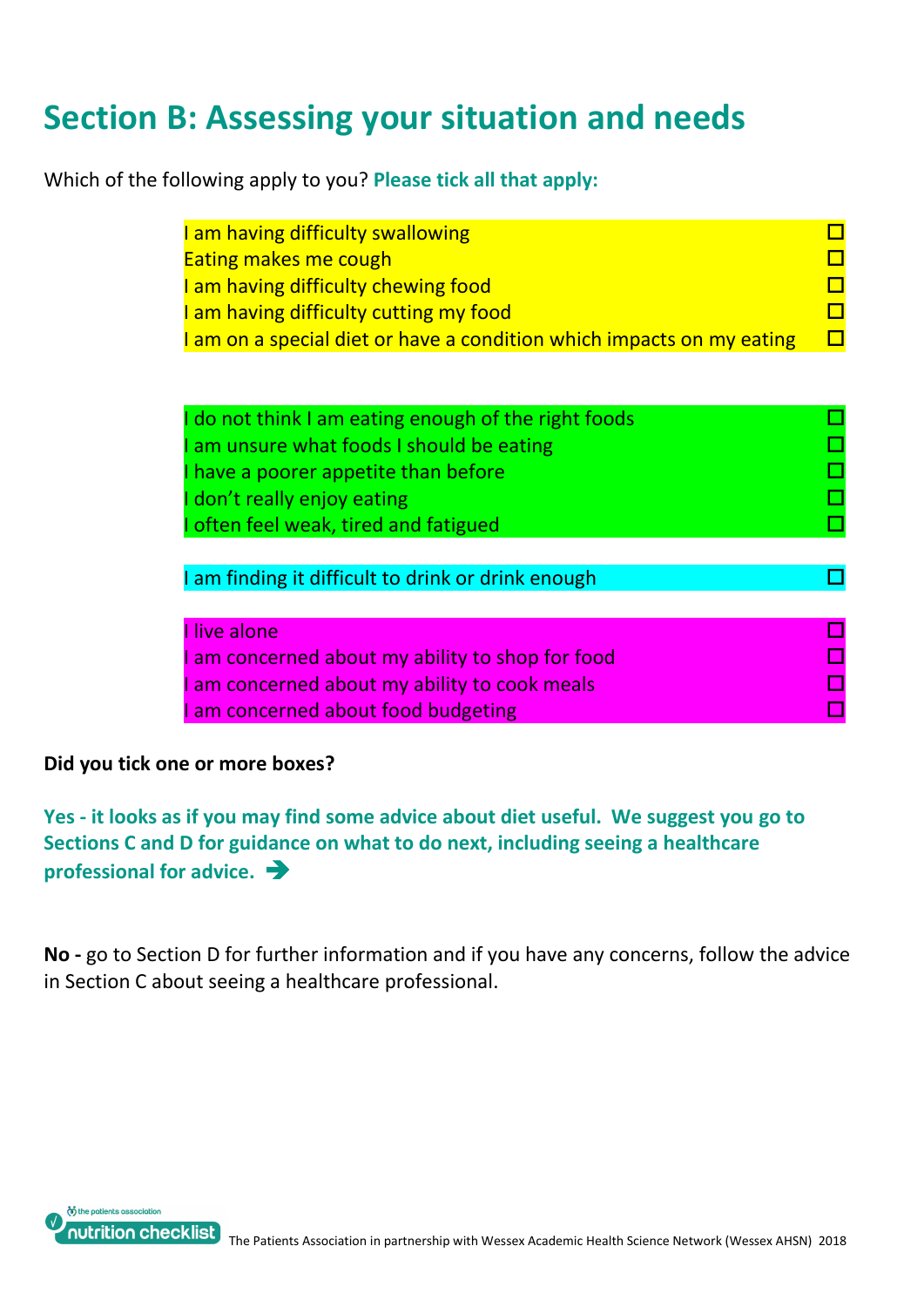# **Section C: Next Steps**

### **Please take the checklist to your GP, Practice Nurse or local dietitian so they can look at it and assess your needs. You may be offered:**

- $\triangleright$  advice on nutrition and gaining weight
- $\triangleright$  tests to check your weight and for causes of weight loss
- $\triangleright$  a referral to a GP, nurse, dietitian or other specialist
- ➢ recommendations for different food or food supplements if appropriate
- $\triangleright$  a referral to other local services

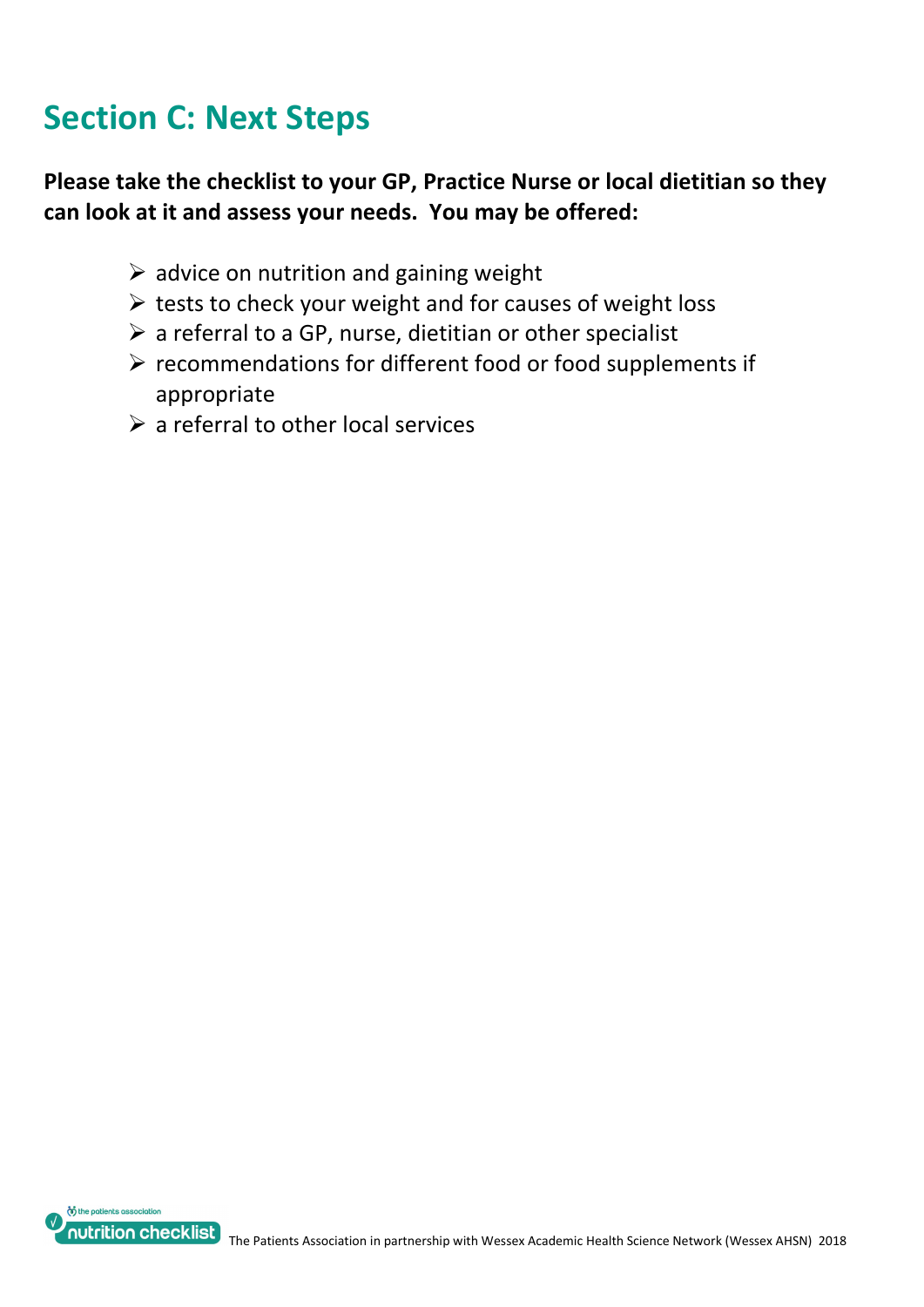# **Section D: Tips and ideas about eating**

### **If you have difficulty cutting, chewing or swallowing food, or a condition affecting diet**

- Eat softer foods, such as macaroni cheese or fish pie and milky drinks or finger foods
- Please ensure you report any difficulty swallowing or coughing during eating to your healthcare professional, who can help you or refer you to a specialist
- If you have a condition affecting your eating, talk to your healthcare professional about how to manage your diet
- If you have difficulty chewing you may find it helpful to see your dentist. If you need advice, you can contact the Oral Health Foundation dental helpline on 01788 539780

**If you are underweight, have lost weight unintentionally or have a poor appetite**

- Eat small meals and snacks frequently
- Have milky drinks between meals
- Avoid low calorie foods and drinks, instead use full fat dairy products e.g. whole milk, full fat yoghurts and cheese to help build weight
- Fortify foods with extra calories and protein (e.g. adding four tablespoons dried milk powder to a pint of whole milk to use in porridge, adding cream cheese to mashed potato, adding ground almonds to soups)
- Pick quick and easy but nutritious meals like sardines or beans on toast with cheese
- Use supplement drinks (such as Complan, Meritene and Aymes Retail) which you can buy at a supermarket or chemist, to help add protein, vitamins, minerals and calories.

### **If you are finding it difficult to drink or drink enough**

- Aim for eight drinks a day. All fluids count so choose your favourites including milky drinks, diluted squash or food such as soup or custard
- If you are on thickened fluids and finding this difficult, make an appointment to see the Speech and Language Therapist or other professional who suggested this diet.

#### **If you have concerns about cooking or shopping for yourself**

You may find it helpful to make use of local services available such as:

- Day centres and luncheon clubs
- Visiting schemes or befriending services
- Transport services
- Meals on wheels, i.e. hot or frozen ready-made meals delivered to your home
- Online shopping

You may be eligible for help including 'meals on wheels' from social services so contact your local authority for advice. Contact Citizens Advice for information on local services and budgeting help 03444 111 444



•